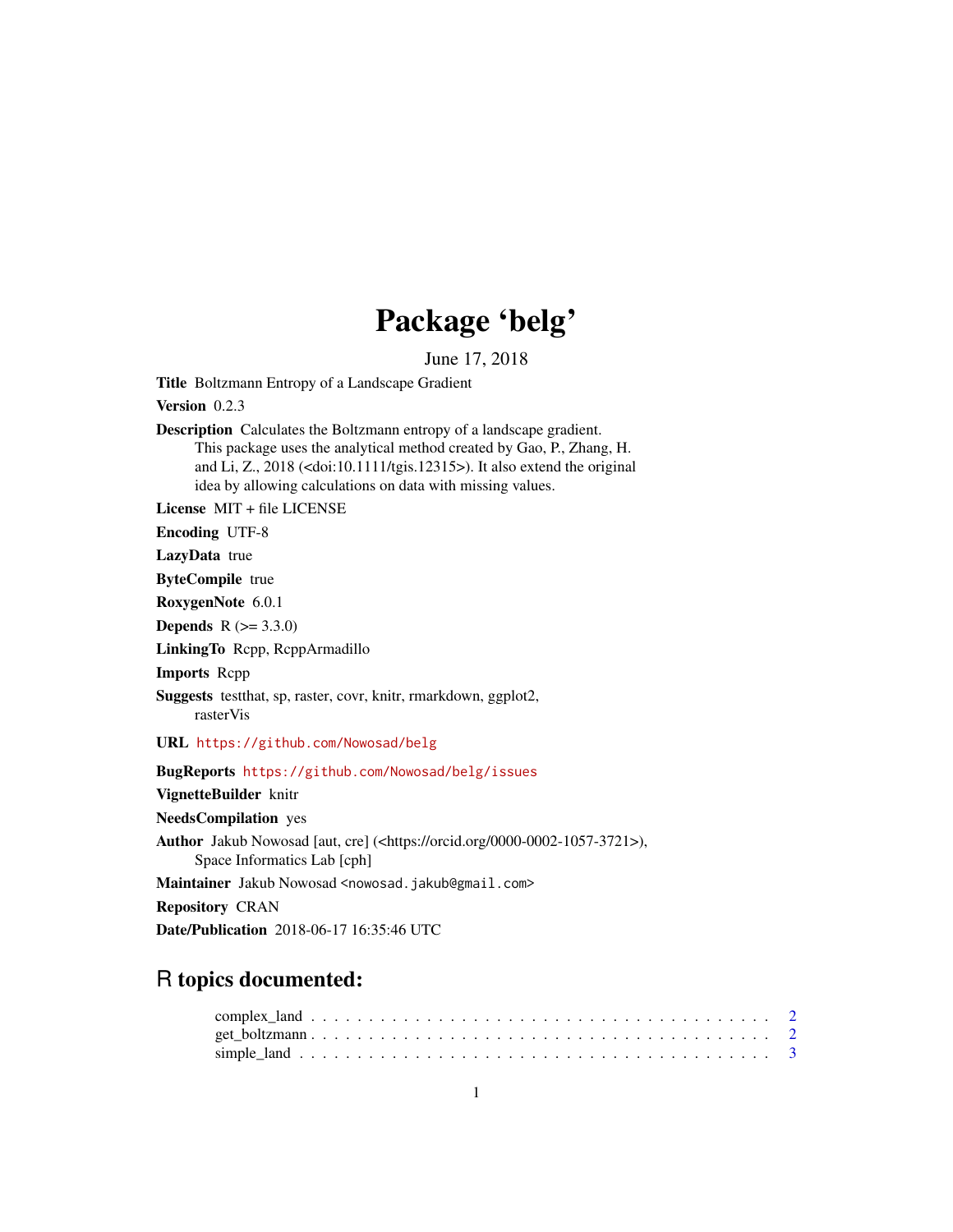#### <span id="page-1-0"></span>**Index** [4](#page-3-0)

complex\_land *Complex landscape*

#### Description

A dataset containing artificial complex landscape

#### Usage

complex\_land

#### Format

An object of class RasterLayer of dimension 3 x 8 x 1.

| get_boltzmann | Boltzmann entropy of a landscape gradient |
|---------------|-------------------------------------------|
|               |                                           |

#### Description

Calculates the Boltzmann entropy of a landscape gradient

#### Usage

```
get_boltzmann(x, base = "log10", relative = FALSE)
## Default S3 method:
get_boltzmann(x, base = "log10", relative = FALSE)
## S3 method for class 'array'
get_boltzmann(x, base = "log10", relative = FALSE)
## S3 method for class 'RasterLayer'
get_boltzmann(x, base = "log10", relative = FALSE)
## S3 method for class 'RasterStack'
get_boltzmann(x, base = "log10", relative = FALSE)## S3 method for class 'RasterBrick'
get_boltzmann(x, base = "log10", relative = FALSE)
```
#### Arguments

| X        | RasterLayer, RasterStack, RasterBrick, matrix, or array |
|----------|---------------------------------------------------------|
| base     | A logarithm base (" $log$ ", " $log2$ " or " $log10$ ") |
| relative | <b>TRUE/FALSE</b>                                       |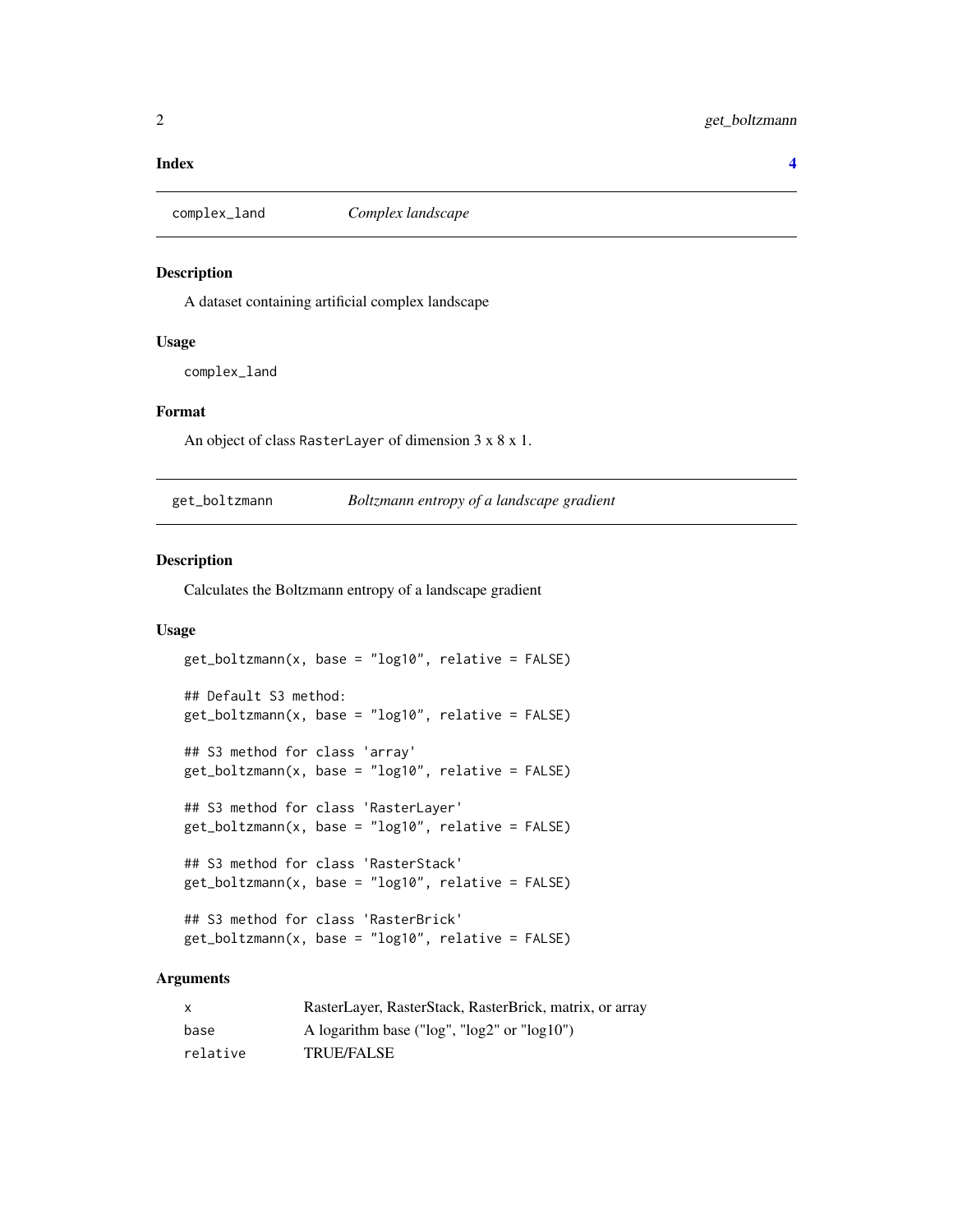#### <span id="page-2-0"></span>simple\_land 3

#### Details

The method for computing the Boltzmann entropy of a landscape gradient works on integer values that are either positive or equals to zero. This function automatically rounds values to the nearest integer value (rounding halfway cases away from zero) and negative values are shifted to positive values.

#### Value

a numeric vector

#### References

Gao, Peichao, Hong Zhang, and Zhilin Li. "A hierarchy-based solution to calculate the configurational entropy of landscape gradients." Landscape Ecology 32.6 (2017): 1133-1146.

Gao, Peichao, Hong Zhang, and Zhilin Li. "An efficient analytical method for computing the Boltzmann entropy of a landscape gradient." Transactions in GIS (2018).

#### Examples

```
new_c = c(56, 86, 98, 50, 45, 56, 96, 25,
          15, 55, 85, 69, 12, 52, 25, 56,
          32, 25, 68, 98, 58, 66, 56, 58)
lg = matrix(new_c, nrow = 3, ncol = 8, byrow = TRUE)get_boltzmann(lg, relative = FALSE, base = "log10")
get_boltzmann(lg, relative = TRUE, base = "log2")
get_boltzmann(lg, relative = TRUE, base = "log")
```
simple\_land *Simple landscape*

#### **Description**

A dataset containing artificial simple landscape

#### Usage

simple\_land

#### Format

An object of class RasterLayer of dimension 3 x 8 x 1.